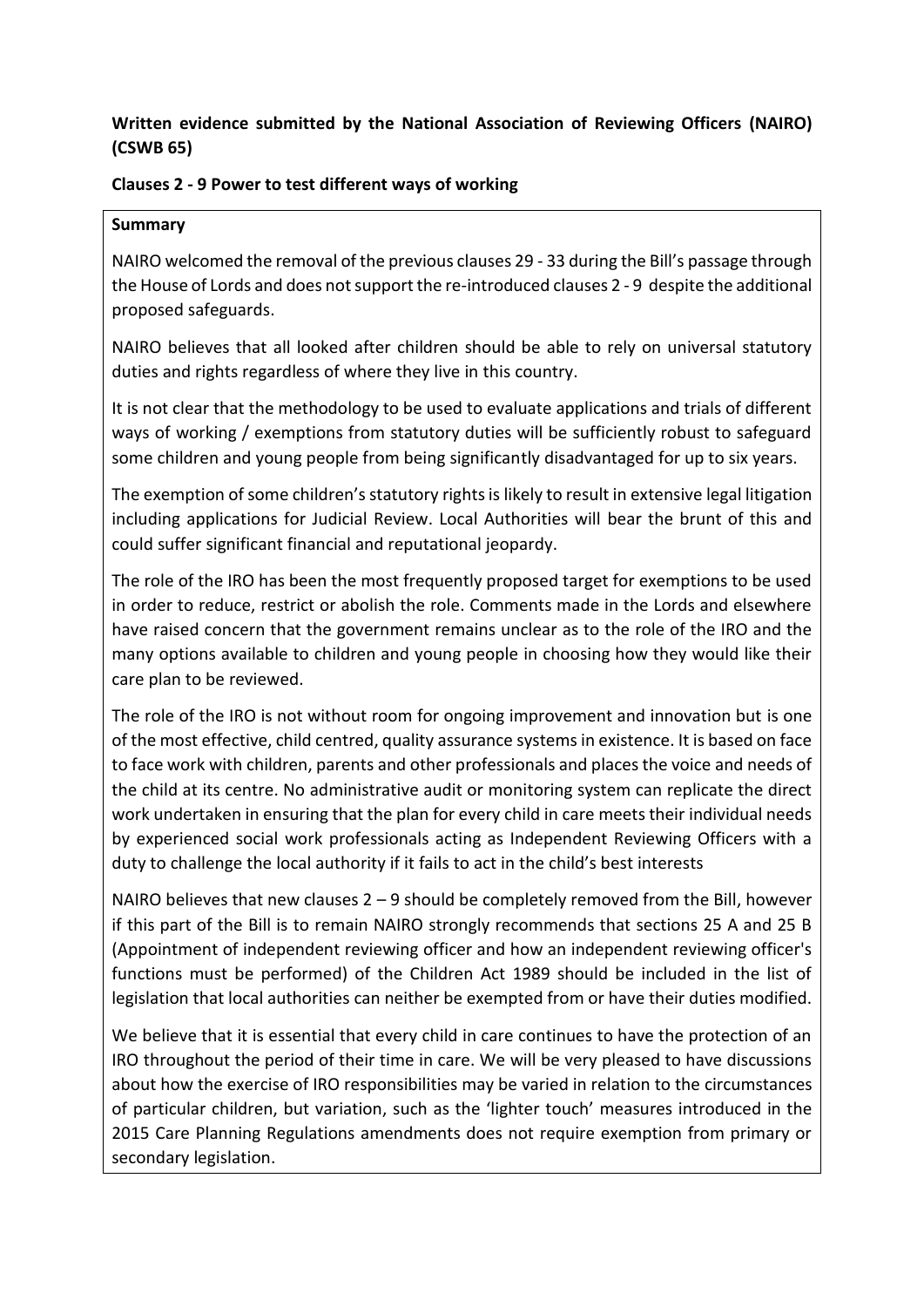- 1. Six monthly reviews of a children in care were introduced in 1946 following the death of 12 year old Dennis O'Neill who was killed by his foster carers. The coroner criticised the lack of local authority supervision. In 2008, partly in response to judicial concern that care plans agreed in court were not being honoured after proceedings had ended, legislation was introduced to make local authorities appoint Independent Reviewing Officers (IROs) to lead the review process.
- 2. There is no evidence that the need to have IROs to ensure that looked after children and young people are adequately safeguarded and that an effective care plan to meet their needs now and in the future is being implemented in a timely way has diminished.
- 3. Independent Reviewing Officers must be qualified and experienced social workers and their statutory role includes checking the local authority has informed young people of their rights to make a complaint, access support from an advocate and to help children obtain legal advice. The IRO has the authority to refer a case externally to Cafcass 'if the IRO considers it appropriate to do so' . If IROs were removed from some children this would also remove this essential protection from them.
- 4. In the House of Lords Lord Nash stated that " *there is a strong consensus in the sector that in low risk cases, the role of the IRO brings no additional benefit. Exemptions will enable local authorities to trial redirecting IRO resource differently – for example to more complex cases – while reducing the number of additional people a young person doesn't know at their review, which is a known concern in more straightforward cases*". This was followed by a Department for Education Fact Sheet stating *" Trialling new approaches to the Independent Reviewing Officer role to target where it adds most value – at present legislation states that an independent Reviewing Officer must be present at all reviews for every child. Some children tell us that they want to chair their own reviews or that they do not like having an IRO present.*"
- 5. In fact IROs have a great deal of discretion in how they manage reviews for children and young people and are guided by the young person as to how they wish to make arrangements for their own reviews. IROs are often key in making sure that only those individuals a child wants to be present are present at the review meeting. Many young people do chair their own review meetings as they grow in confidence. In 2015 the Care Planning Regulations were amended by the DfE to allow children in recognised long term foster placements to have increased flexibility in how their care plans are reviewed and, in particular, to reduce the number of meetings if they wish. It is of concern that there is so little understanding of the IRO role amongst those who seek to reduce or remove it.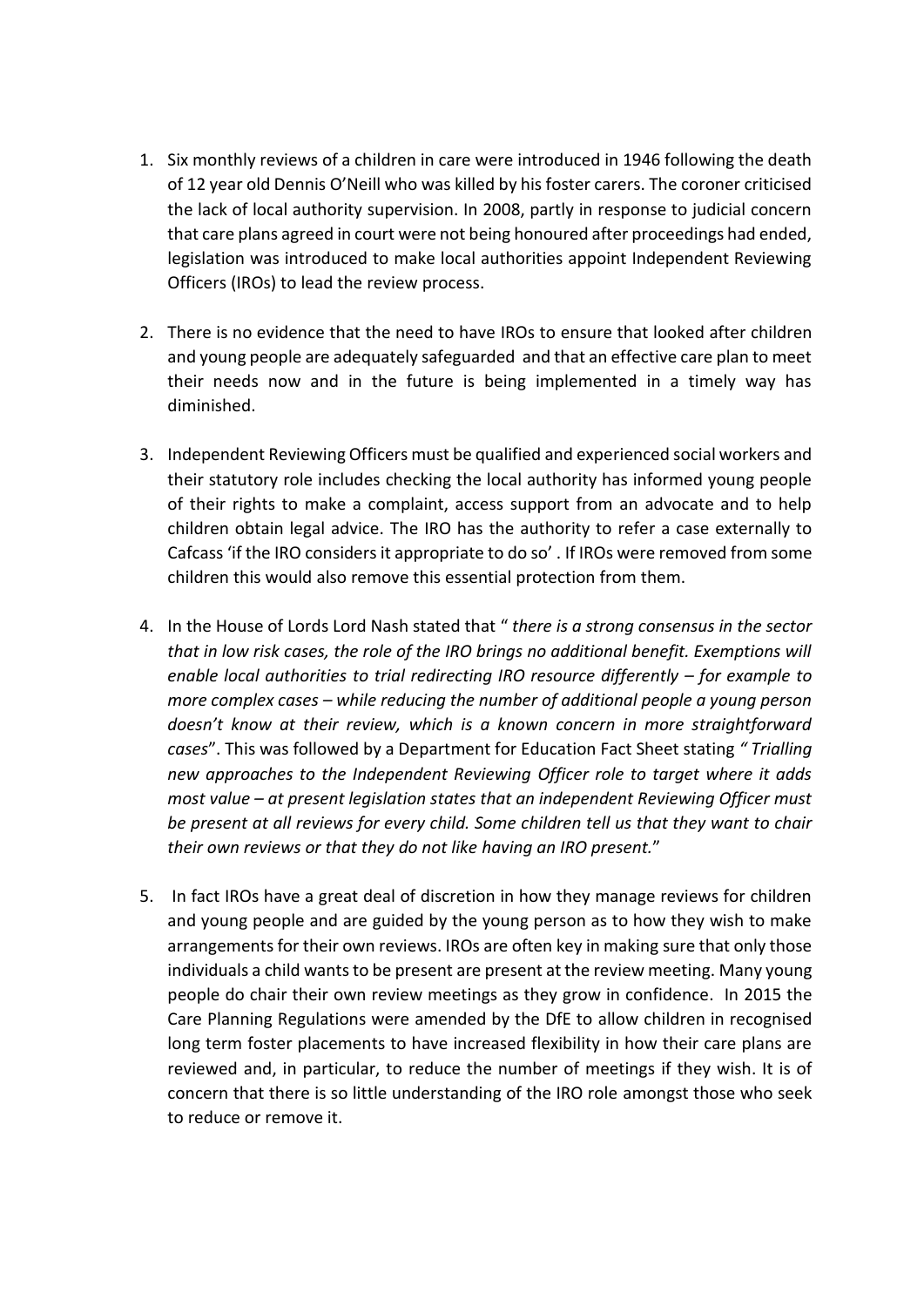- 6. NAIRO provides a forum in which practising IROs from around the country share professional knowledge and experience in improving outcomes for looked after children by continuously improving the positive impact of the reviewing process. In terms of child centred reviews we would ask that the DfE looks at the Sheffield City Council model which was trialled and then implemented without any need for changes to legislation.
- 7. The Lords raised serious concerns about the impact on democracy and the rule of law in relation to passing such broad powers directly into the hands of the Secretary of State and these issues have not been addressed in the revised clauses.
- 8. Having different laws for children and young people in different parts of the country, possibly living next door to each other, has the potential to breach the Human Rights Act 1998 and the Convention on the Rights of the Child. This would create an extensive legal problem for local authorities exercising exemptions from their statutory duties.
- 9. It has not been made clear how exemptions will impact on children living in foster homes and children's homes outside their home authority or conversely those placed in a local authority which has exemptions by their home local authority. This could easily lead to children living in the same household or siblings living at different addresses having different legal rights as to, for example, access to an advocate or statutory rights to complain.
- 10. There is no 'duty' for local authorities to consult with safeguarding partners, relevant agencies or children and families who might be affected by an exemption before making an application to the Secretary of state. The local authority only has to consider consulting with these stakeholders. This is of serious concern when such potentially life changing amendments to the law are being considered.
- 11. If, despite all the concerns that have been raised with the government, by a very broad combination of social workers, independent reviewing officers, care leavers, academics, lawyers for children, children's rights campaigners and charities working with children and young people, the new clauses 2-9 remain in the Bill, the role of the IRO will be more important than ever in safeguarding looked after children and promoting their welfare. The explicit duty to challenge the local authority where it does not properly consider the best interests of looked after children or threatens to breach their human rights will be essential in the likely legal and practice confusion that these clauses will cause.
- 12. Consequently, if the clauses remain, NAIRO would strongly recommend that sections 25 A and 25 B (Appointment of independent reviewing officer and how an independent reviewing officer's functions must be performed) of the Children Act 1989 should be included in the list of legislation that local authorities can neither be exempted from or have their duties modified.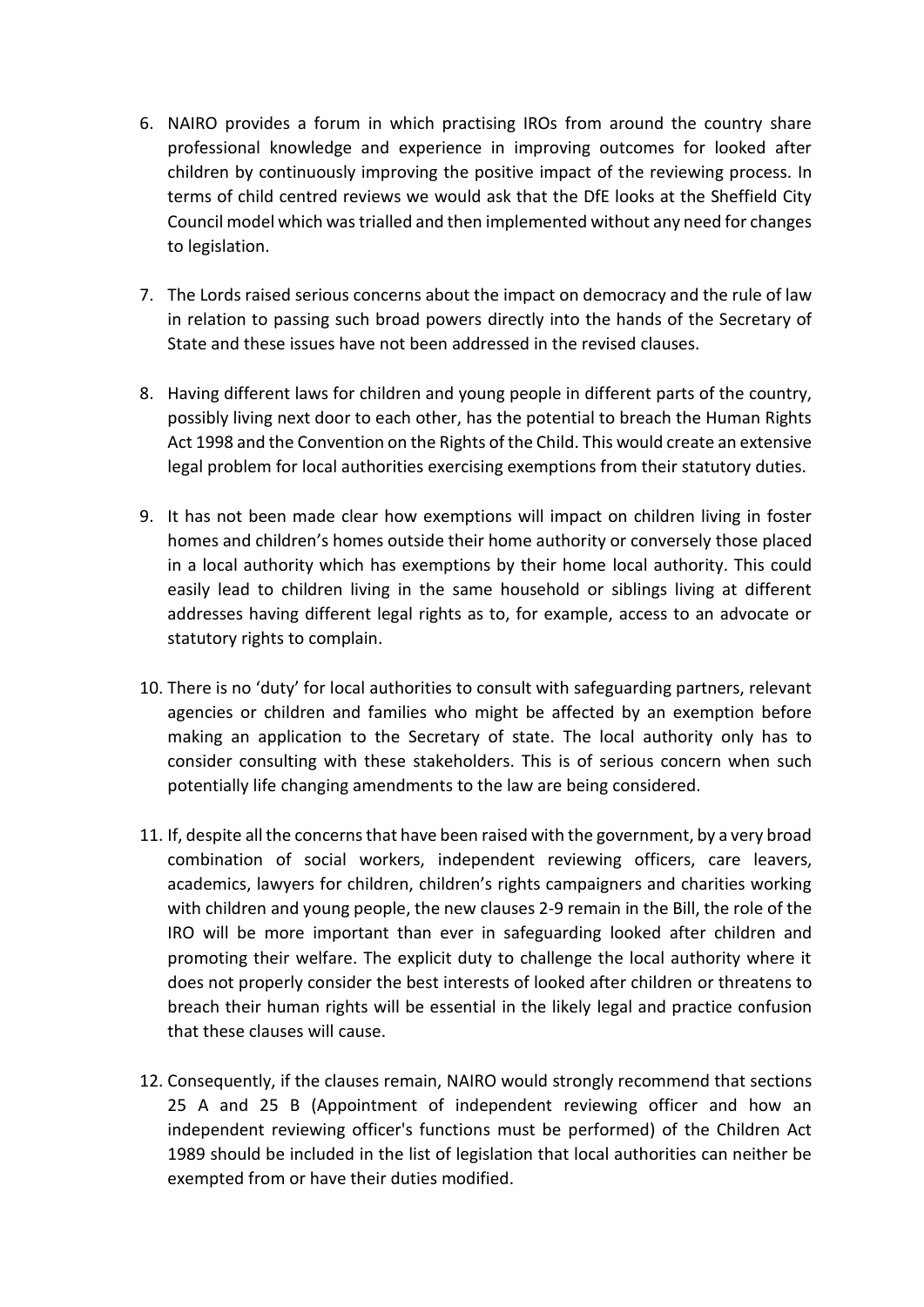Anonymised Case Studies from Independent Reviewing Officers (names have been altered)

**Simon,** aged 8 and suffering from Post-Traumatic Stress Disorder, had 7 placement breakdowns within 9 months. His IRO used his role to challenge the local authority to undertake an assessment to match Simon's placement needs with the capacity of potential carers to meet those needs. Simon is now in a stable placement with experienced carers who are better able to meet his need and is starting to access therapeutic support.

**Peter**, 13, made a number of serious complaints about the behaviour of his foster carers. No action was taken in respect of his allegations. He did not feel that he was believed and felt that he was seen as the cause of the problems. His IRO, who knew him well, drew up a chronology of events which highlighted the times and circumstances in which he had alleged abuse. As a result Peter was moved from the placement and the foster carers were investigated, eventually leading to them being deregistered as foster carers.

**Ashley** is a 17 year old boy who has been in care for 6 years on a care order with a foster family who has offered him excellent care and with whom he has made solid, secure and affectionate attachments. Ashley has mild learning difficulties.

Ashley's plan was to join the army and with the help and support of his carers he had been offered a place on a course with a view to recruitment. The carers wanted to continue offering a home base for Ashley and this is also what he wanted. If the army worked out it would be a base for him on leave from the army. If it didn't work out, he could return there and think about other options. The carers wanted to offer him a staying put arrangement.

The local authority didn't think a staying put arrangement was suitable in these circumstances. . The local authority wanted to provide him with other supported lodgings for his periods out of the army. The IRO could see no sense in this at all and thought a staying put arrangement was certainly applicable and obviously in Ashley's interests.

The IRO raised a dispute with the local authority about their decision that staying put was not suitable. The dispute failed at stage 1, but the service manager at stage 2 agreed that staying put was suitable and that it should go ahead.

Without the IRO intervention, Ashley would have been forced to leave this placement against his will and the will of his carers, to his great detriment.

**Linda,** is a 15 year old girl who was placed at a residential children's home under S20. She had previously been in a foster placement that had ended as she was missing more often than there. Her Mother is an alcoholic and drug user and was unable to keep her safe or to meet her needs. Linda was often reported missing overnight at the new placement and would not say where she was. She insisted that she was with friends and was safe.

At a LAC review the social worker announced that she would be moved to a placement 100 miles away as she would not conform with the rules of the placement. This would have meant leaving her education in year 10 and ending her weekly camhs sessions. This had not been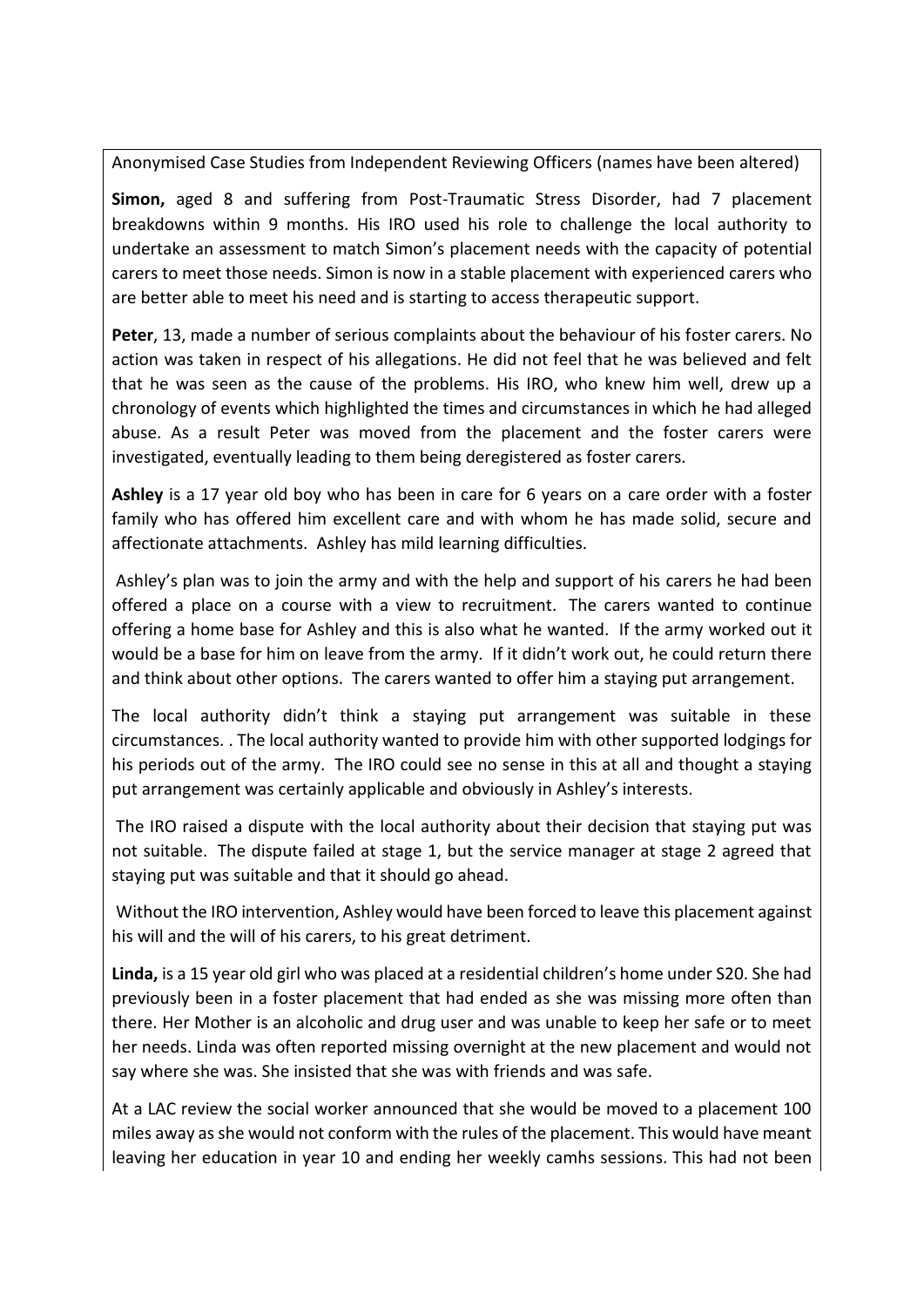discussed with her prior to the review. She attended and was engaged positively with school and camhs.

The IRO challenged this and insisted that the SW carry out a risk assessment and, more importantly, a plan to manage this risk. Linda stayed where she was and risks were addressed. She took GCSEs and went on to an apprenticeship, qualification as a full time pre-school worker and independent living. Without the IRO she would have been moved and disrupted her education, camhs support and local friendships.

**Roy**, aged 16, was looked after under S20 after falling out with his Mother and Step Father. He was in a residential placement. One Friday it was decided that he should move home as senior managers were frustrated at the lack of progress toward a return home. The Team Manager told Roy's IRO that his mother had ended her agreement to S20 and agreed to his return. This turned out not to be the case, according to the Mother. It remained in dispute. Roy went to sofa surf at a friend's but this was a temporary solution. Mother said she would not have him back and Roy's college place was suffering. Roy's IRO challenged the authority and supported Roy to obtain independent legal advice. Roy did so, through Shelter, and he became looked after only after the LA were threatened with Judicial Review. Roy has been in his supported lodgings since then, is nearly 18 and in a full time apprenticeship.

The IRO intervention was instrumental in enabling him to challenge the L.A. with his own legal support.

**Sally** had been looked after under a care order for 6 years, she was 17 and settled with a long term foster carer. Staying Put had been agreed and confirmed by the IRO at two LAC reviews. It was in the Care Plan and Pathway Plan. A decision was taken by senior management that staying put may not be appropriate and that there was 'not sufficient paperwork' to support it.

Sally was very distressed and became very anxious when told this by her social worker. (This was her 6th SW in 2 years). The IRO challenged the local authority and encouraged Sally to seek support from an advocate and, if necessary, independent legal advice.

Sally stayed put and is now working full time aged 18.

**Mary** was 17 and had been looked after for 4 years under S20, having previously lived with her maternal grandparents under a residence order. She had been in 8 different placements, foster and residential and two mental health providers. She had self harmed and was sectioned at one time.

Her final residential placement, in an area 120 miles from her home town, had been very successful and her self harming had stopped and she was managing her anger and emotions. Mary wanted to stay in that area. She had a long term boyfriend and did not wish to move back to her home town, having been away for 4 years.

A year before her 18th birthday there was no planning for her accommodation post 18. This had been addressed at more than one LAC review and the IRO was told that there was no